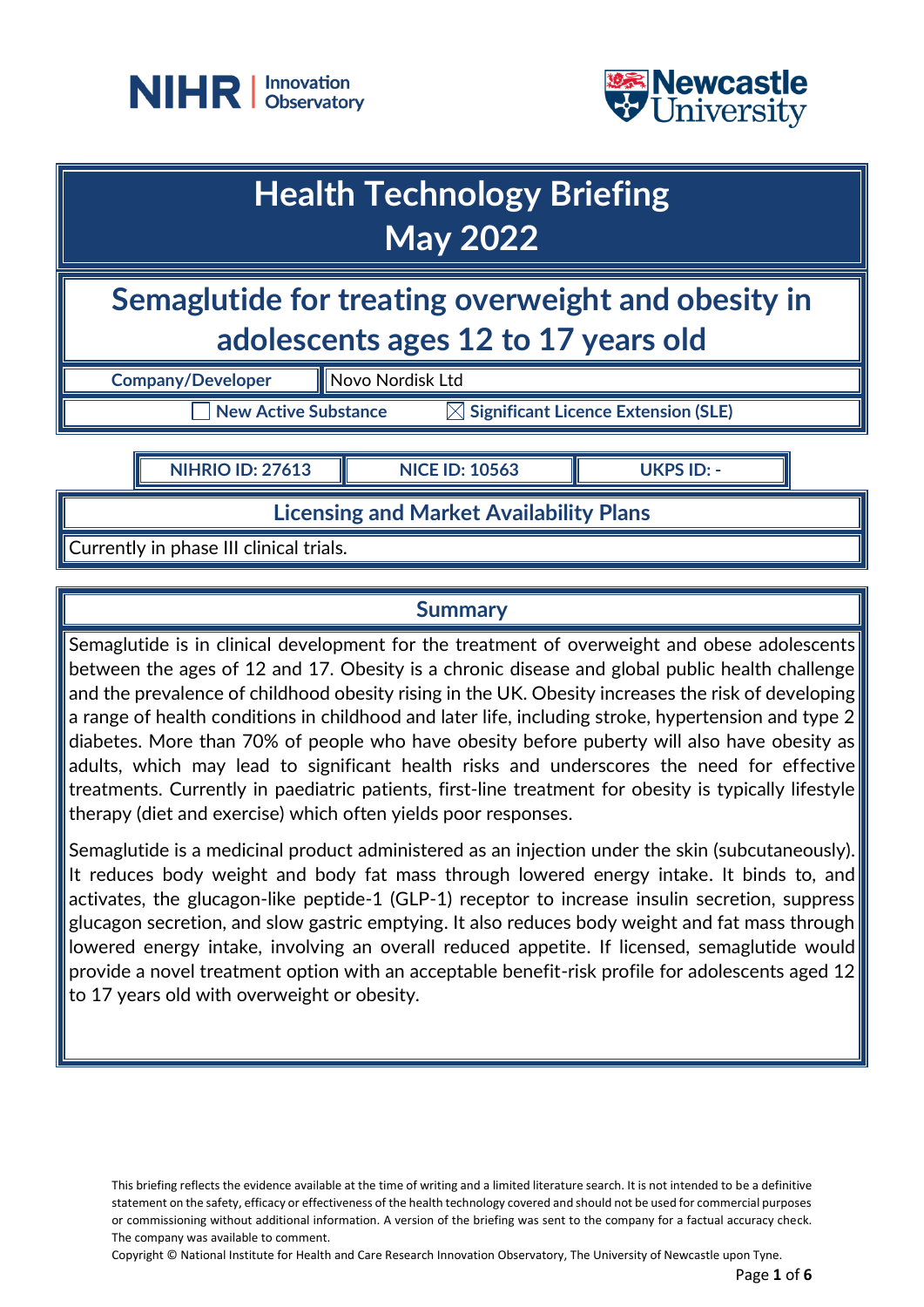



### **Proposed Indication**

֦

Weight management in adolescents with overweight or obesity aged 12 to 17 years old with a BMI equal to or above 95th percentile OR equal to or above 85th percentile with 1 or more weight related comorbidity (hypertension, dyslipidaemia, obstructive sleep apnoea or type 2 diabetes). 1

# **Technology**

#### **Description**

Semaglutide binds to, and activates, the GLP-1receptor to increase insulin secretion, suppress glucagon secretion, and slow gastric emptying. GLP-1 is a physiological hormone that has multiple actions in glucose and appetite regulation, and in the cardiovascular system. $^2$  Semaglutide reduces blood glucose in a glucose dependent manner by stimulating insulin secretion and lowering glucagon secretion when blood glucose is high. It also reduces body weight and body fat mass through lowered energy intake, involving an overall reduced appetite. In addition, semaglutide reduces the preference for high fat foods.<sup>2</sup>

Semaglutide is in phase III clinical trials (NCT04102189) for weight management in adolescents aged 12 to 17 years old with a BMI equal to or above 95th percentile OR equal to or above 85th percentile with 1 or more weight related comorbidity (such as hypertension or type 2 diabetes). It is proposed to be given at the dose of 2.4mg once a week via subcutaneous injection for a dose escalation period of 16 weeks and a maintenance period of 52 weeks. $^{\rm 1}$ 

#### Key Innovation

In paediatric patients, first-line treatment for obesity is typically lifestyle therapy, which often yields poor responses. $^3$  However, the use of available medications remains limited by modest efficacy, safety concerns, and cost.<sup>4</sup> Identifying effective treatment strategies for adolescent obesity is paramount but complicated by the multifactorial etiology of obesity given that appropriate treatment approaches for adolescent obesity must account for age, sex, pubertal status, severity of obesity, underlying etiology, obesity-related complications, psychosocial factors, and patient and family preferences. Pharmacologic interventions have been proposed for youths with obesity who respond suboptimally to multicomponent, intensive behavioral therapy, however, options are extremely limited.<sup>5</sup>

GLP-1 receptor agonists such as semaglutide are a class of antidiabetic medications that have shown promise in encouraging glycaemic control and promoting weight loss in patients with or without type 2 diabetes. Another significant benefit of semaglutide is that it can be used for long-term management of weight, leading to improvement in patients' weight loss-related outcomes and quality of life.<sup>6</sup> If licensed, semaglutide would provide a novel treatment option with an acceptable benefit-risk profile for adolescents aged 12 to 17 years old with overweight or obesity.

#### Regulatory & Development Status

Semaglutide 2.4mg is licensed in the UK as an adjunct to a reduced-calorie diet and increased physical activity for weight management, including weight loss and weight maintenance, in adults with an initial Body Mass Index (BMI) of: ≥30 kg/m2 (obesity), or ≥27 kg/m2 to <30 kg/m2 (overweight) in the presence of at least one weight-related comorbidity.<sup>7</sup>

Additionally, semaglutide currently has market authorization in the UK/EU at the 0.5 mg and 1 mg dose (Ozempic) and as a once-daily oral tablet (Rybelsus) as monotherapy for the treatment of adults with insufficiently controlled type 2 diabetes mellitus. It aims to improve glycaemic control as an adjunct to diet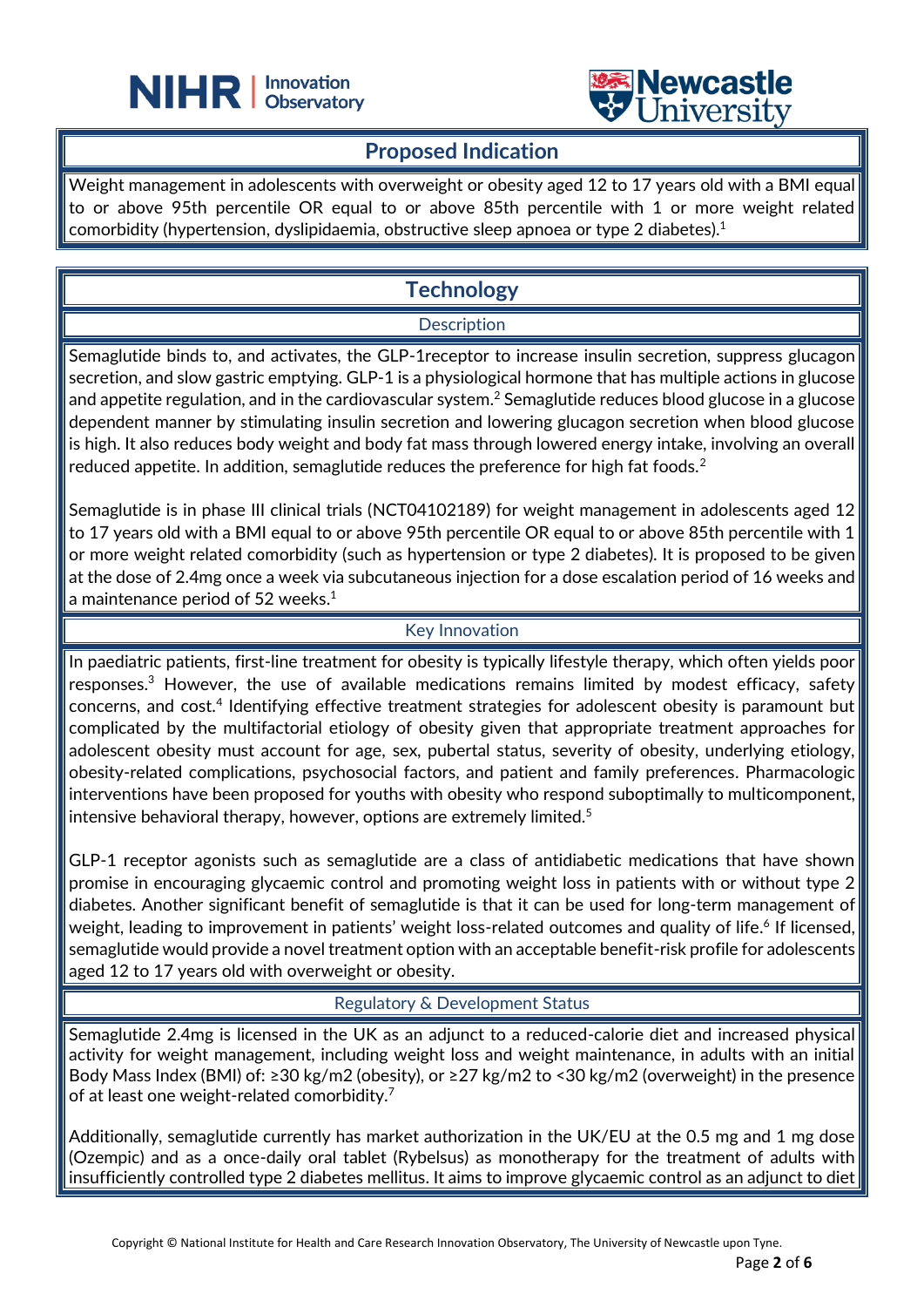



and exercise, when metformin is considered inappropriate due to intolerance or contraindications or in addition to other medicinal products for the treatment of diabetes.<sup>2</sup>

֦

Semaglutide is also currently in clinical trials for the following:<sup>8</sup>

- Type 2 Diabetes
- Myocardial Injury
- **Atherosclerosis**
- Chronic Kidney Disease
- Non-alcoholic fatty liver disease (NAFLD)
- Heart failure with preserved ejection fraction (HFpEF)
- Alzheimer's disease
- Non-alcoholic steatohepatitis (NASH)
- Atrial fibrillation (AF)
- Polycystic ovarian syndrome (PCOS)
- Cognitive dysfunction
- **Lipohypertrophy**

## **Patient Group**

#### Disease Area and Clinical Need

Obesity is a chronic disease and global public health challenge. The prevalence of childhood obesity is rising in the UK and new figures show a record increase in childhood obesity since the COVID-19 pandemic.<sup>9</sup> Obesity is a common problem in the UK that is estimated to affect around 1 in every 4 adults and around 1 in every 5 children aged 10 to 11.<sup>10</sup> Overweight and obesity in childhood are known to have significant impact on both physical and psychological health. Children with obesity are likely to continue having obesity into adulthood and more likely to develop non-communicable diseases such as diabetes and cardiovascular disease at a younger age.<sup>11</sup>

In England, in 2018-2019, the majority of adults (67% of men and 60% of women) were overweight or obese. $^{12}$  Furthermore, about 15% of children aged 4-5 years and 20% of year 6 children (aged 10-11 years) were classified as obese (2020-21).<sup>13</sup> In England (2020-21), there were 5,289 finished consultant episodes (FCE) and 4,487 admissions for obesity (ICD-10 code E66) which resulted in 10,282 FCE bed days and 1,371 day cases.<sup>14</sup> Hospital admissions for obesity and related conditions in children has quadrupled in the last decade.<sup>15</sup>

#### Recommended Treatment Options

NICE currently recommends lifestyle weight management services for children and young people under 18 who are overweight or obese.<sup>16</sup> It also outlines guidelines promoting physical activity for children and young people aged under 18 at home, preschool, school and in the community.<sup>17</sup>

| <b>Clinical Trial Information</b> |                                                                                                                                                                                                                       |
|-----------------------------------|-----------------------------------------------------------------------------------------------------------------------------------------------------------------------------------------------------------------------|
| Trial                             | STEP TEENS, NCT04102189, EudraCT2018-002431-18; Effect and Safety of<br>Semaglutide 2.4 mg Once Weekly on Weight Management in Adolescents With $\Vert$<br>Overweight or Obesity<br>Phase III: Active, not recruiting |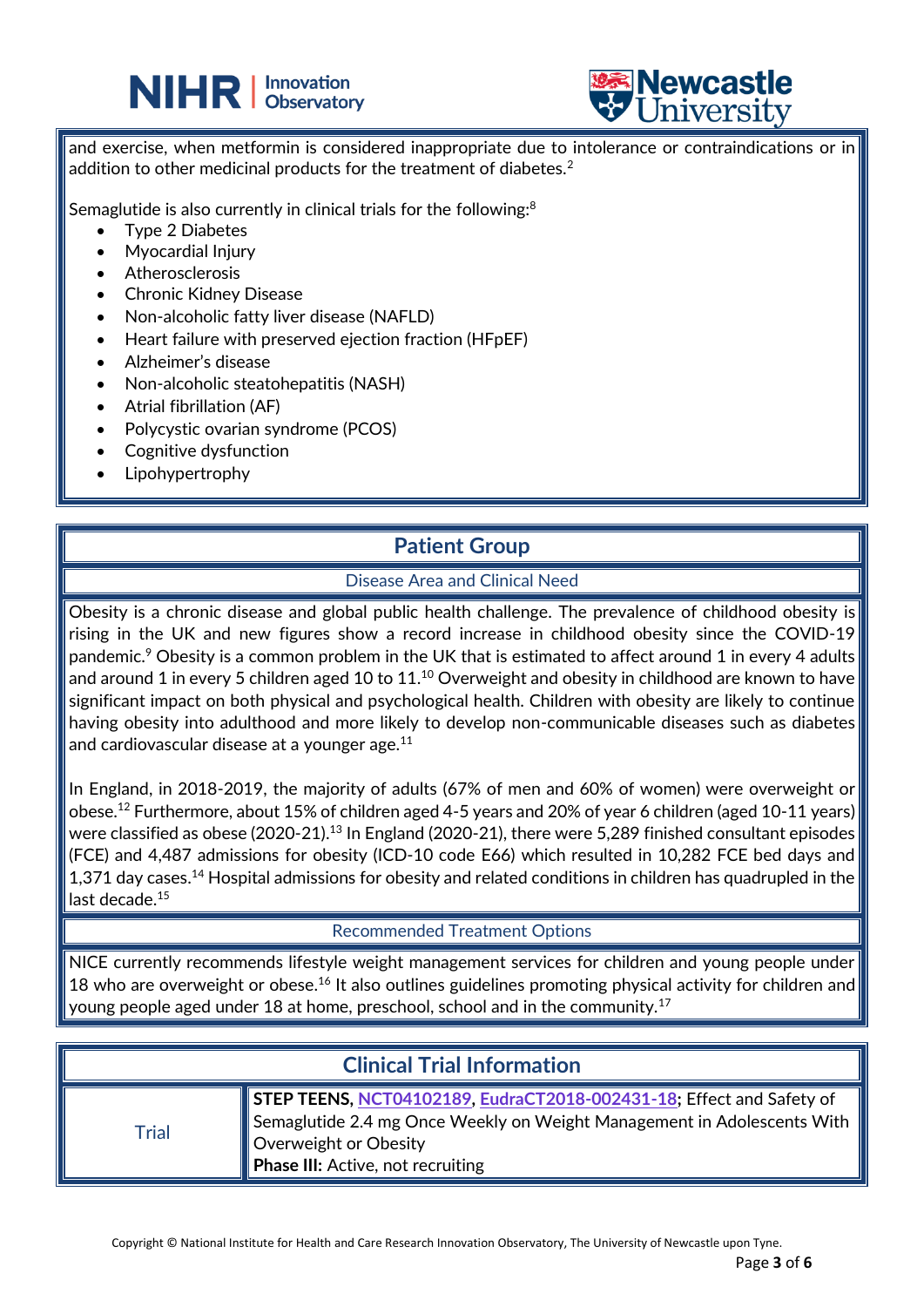



|                     | <b>OTHACLOTA</b>                                                                                                                                                                                                                                                                                                                                                                                    |
|---------------------|-----------------------------------------------------------------------------------------------------------------------------------------------------------------------------------------------------------------------------------------------------------------------------------------------------------------------------------------------------------------------------------------------------|
|                     | <b>Location(s):</b> 4 EU countries, UK, US, and other countries<br>Primary completion date: February 2022                                                                                                                                                                                                                                                                                           |
| <b>Trial Design</b> | Randomized, parallel assignment, double masking                                                                                                                                                                                                                                                                                                                                                     |
| Population          | N=163; 12 to 17 years old; BMI equal to or above 95th percentile OR equal to<br>or above 85th percentile (on gender and age-specific growth charts (CDC.gov))<br>with 1 or more weight related comorbidity (treated or untreated): hypertension,<br>dyslipidaemia, obstructive sleep apnoea or type 2 diabetes; history of at least<br>one self-reported unsuccessful dietary effort to lose weight |
| Intervention(s)     | Semaglutide (SC injection) 2.4mg or maximum tolerated dose as an adjunct to<br>diet and exercise                                                                                                                                                                                                                                                                                                    |
| Comparator(s)       | Semaglutide placebo (SC injection) as an adjunct to diet and exercise                                                                                                                                                                                                                                                                                                                               |
| Outcome(s)          | Primary outcome:<br>Change in Body Mass Index (BMI) [Time Frame: From baseline (week 0) to week<br>68]<br>See trial record for full list of outcomes                                                                                                                                                                                                                                                |
| Results (efficacy)  |                                                                                                                                                                                                                                                                                                                                                                                                     |
| Results (safety)    |                                                                                                                                                                                                                                                                                                                                                                                                     |

# **Estimated Cost**

The cost of semaglutide 0.25mg/0.19ml solution, 0.5mg/0.37ml solution and 1mg/0.74ml solution 1.5ml pre-filled pens for injection are £73.25. $^{\rm 18}$ 

# **Relevant Guidance**

#### NICE Guidance

- NICE clinical guideline. Obesity prevention (CG43). March 2015.
- NICE clinical guideline. Obesity: identification, assessment and management (CG189). November 2014.
- NICE quality standard. Obesity: clinical assessment and management (QS127). August 2016.
- NICE quality standard. Obesity in children and young people: prevention and lifestyle weight management programmes (QS94). July 2015.
- NICE public health guidance. Weight management: lifestyle services for overweight or obese children and young people (PH47). October 2013.
- NICE public guidance. Physical activity for children and young people (PH17). January 2009.

#### NHS England (Policy/Commissioning) Guidance

- NHS England. Clinical Commissioning Policy: Obesity surgery for children with severe complex obesity. 16053/P. April 2017.
- NHS England. NHS Standard Contract for Severe and Complex Obesity All Ages (A05/S/a). October 2013.
- NHS England. Clinical Commissioning Policy: Complex and Specialised Obesity Surgery. NHSCB/A05/P/a. April 2013.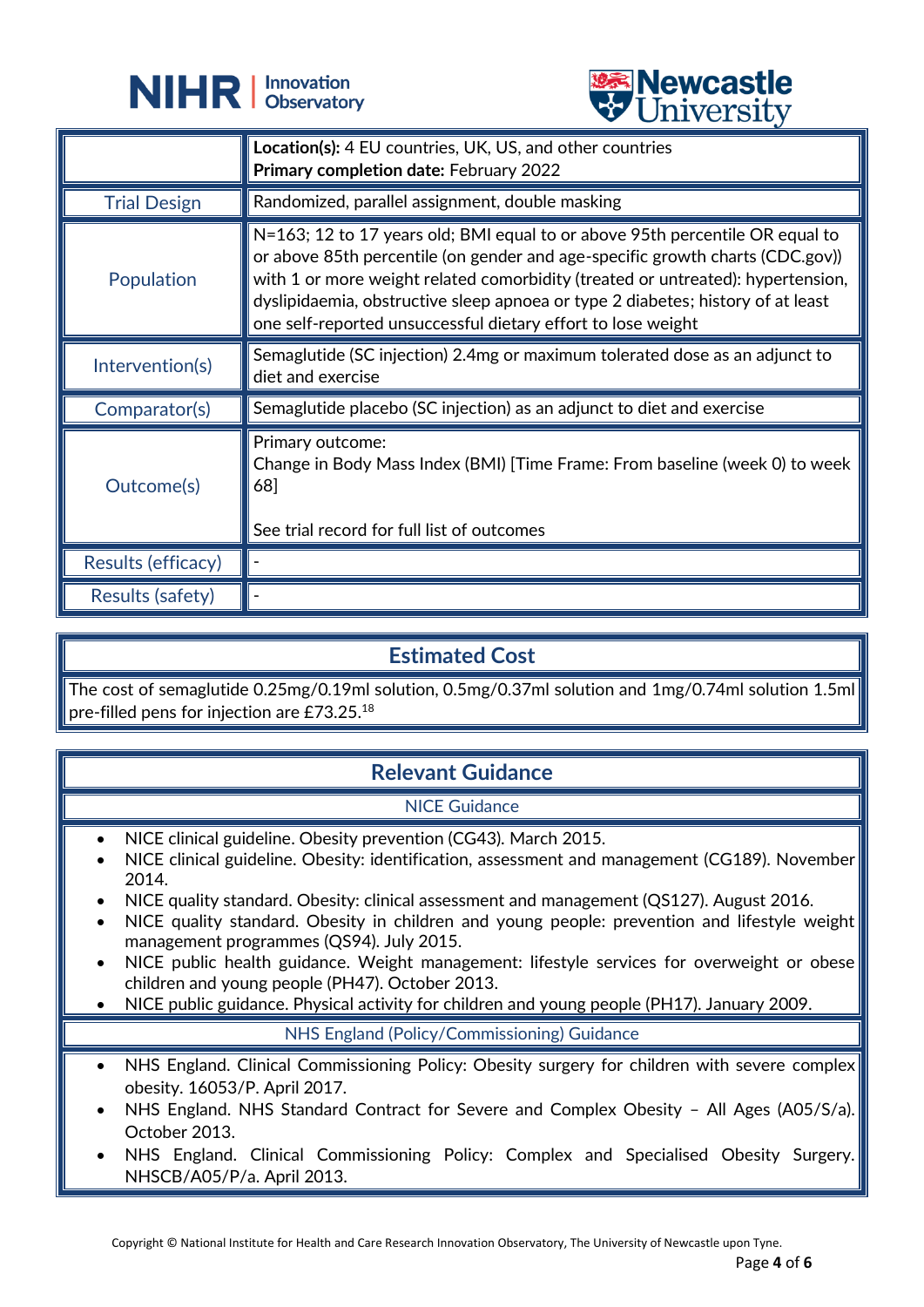



#### Other Guidance

֦

- The European Society of Endocrinology and the Pediatric Endocrine Society. Pediatric Obesity Assessment, Treatment, and Prevention: An Endocrine Society Clinical Practice Guideline. 2017.<sup>19</sup>
- Scottish Intercollegiate Guidelines Network. Management of Obesity A national clinical guideline. 2010.<sup>20</sup>

# **Additional Information**

Novo Nordisk Ltd did not enter information about this technology onto the UK PharmaScan database; the primary source of information for UK horizon scanning organisations on new medicines in development. As a result, the NIHR Innovation Observatory has had to obtain data from other sources. UK PharmaScan is an essential tool to support effective NHS forward planning; allowing more effective decision making and faster uptake of innovative new medicines for patients who could benefit. We urge pharmaceutical companies to use UK PharmaScan so that we can be assured of up-to-date, accurate and comprehensive information on new medicines.

## **References**

- 1 ClinicalTrials.gov. *A Research Study on How Well Semaglutide Works in Adolescents With Overweight or Obesity*. *Trial ID: NCT04102189*. 2019. Status: Active, not recruiting. Available from:<https://clinicaltrials.gov/ct2/show/NCT04102189> [Accessed 31st March 2022].
- 2 Electronic Medicines Compendium (EMC). *Ozempic 0.25 mg solution for injection in pre-filled pen*. 2021. Available from: [https://www.medicines.org.uk/emc/product/9748/smpc#PHARMACOLOGICAL\\_PROPS](https://www.medicines.org.uk/emc/product/9748/smpc#PHARMACOLOGICAL_PROPS) [Accessed 31st March 2022].
- 3 Kelly AS, Auerbach P, Barrientos-Perez M, Gies I, Hale PM, Marcus C, et al. A Randomized, Controlled Trial of Liraglutide for Adolescents with Obesity. *New England Journal of Medicine*. 2020;382(22):2117-28. Available from: [https://doi.org/10.1056/NEJMoa1916038.](https://doi.org/10.1056/NEJMoa1916038)
- 4 Wilding JPH, Batterham RL, Calanna S, Davies M, Van Gaal LF, Lingvay I, et al. Once-Weekly Semaglutide in Adults with Overweight or Obesity. *New England Journal of Medicine*. 2021;384(11):989-1002. Available from: [https://doi.org/10.1056/NEJMoa2032183.](https://doi.org/10.1056/NEJMoa2032183)
- 5 Cardel MI, Atkinson MA, Taveras EM, Holm J-C, Kelly AS. Obesity Treatment Among Adolescents: A Review of Current Evidence and Future Directions. *JAMA pediatrics*. 2020;174(6):609-17[. https://pubmed.ncbi.nlm.nih.gov/32202626.](https://pubmed.ncbi.nlm.nih.gov/32202626)
- 6 Singh G, Krauthamer M, Bjalme-Evans M. Wegovy (semaglutide): a new weight loss drug for chronic weight management. *Journal of investigative medicine : the official publication of the American Federation for Clinical Research*. 2022;70(1):5-13. Available from: [https://doi.org/10.1136/jim-2021-001952.](https://doi.org/10.1136/jim-2021-001952)
- 7 European Medicines Agency (EMA). *Wegovy* 2022. Available from: <https://www.ema.europa.eu/en/medicines/human/EPAR/wegovy> [Accessed 31st March 2022].
- 8 ClinicalTrials.gov. *Search: Recruiting, Not yet recruiting, Active, not recruiting, Completed, Enrolling by invitation Studies | Semaglutide | Phase 2, 3*. Available from: [https://clinicaltrials.gov/ct2/results?cond=&term=&type=&rslt=&recrs=b&recrs=a&recrs=f&](https://clinicaltrials.gov/ct2/results?cond=&term=&type=&rslt=&recrs=b&recrs=a&recrs=f&recrs=d&recrs=e&age_v=&gndr=&intr=Semaglutide+&titles=&outc=&spons=&lead=&id=&cntry=&state=&city=&dist=&locn=&phase=1&phase=2&rsub=&strd_s=&strd_e=&prcd_s=&prcd_e=&sfpd_s=&sfpd_e=&rfpd_s=&rfpd_e=&lupd_s=&lupd_e=&sort) [recrs=d&recrs=e&age\\_v=&gndr=&intr=Semaglutide+&titles=&outc=&spons=&lead=&id=&cn](https://clinicaltrials.gov/ct2/results?cond=&term=&type=&rslt=&recrs=b&recrs=a&recrs=f&recrs=d&recrs=e&age_v=&gndr=&intr=Semaglutide+&titles=&outc=&spons=&lead=&id=&cntry=&state=&city=&dist=&locn=&phase=1&phase=2&rsub=&strd_s=&strd_e=&prcd_s=&prcd_e=&sfpd_s=&sfpd_e=&rfpd_s=&rfpd_e=&lupd_s=&lupd_e=&sort) [try=&state=&city=&dist=&locn=&phase=1&phase=2&rsub=&strd\\_s=&strd\\_e=&prcd\\_s=&prc](https://clinicaltrials.gov/ct2/results?cond=&term=&type=&rslt=&recrs=b&recrs=a&recrs=f&recrs=d&recrs=e&age_v=&gndr=&intr=Semaglutide+&titles=&outc=&spons=&lead=&id=&cntry=&state=&city=&dist=&locn=&phase=1&phase=2&rsub=&strd_s=&strd_e=&prcd_s=&prcd_e=&sfpd_s=&sfpd_e=&rfpd_s=&rfpd_e=&lupd_s=&lupd_e=&sort)